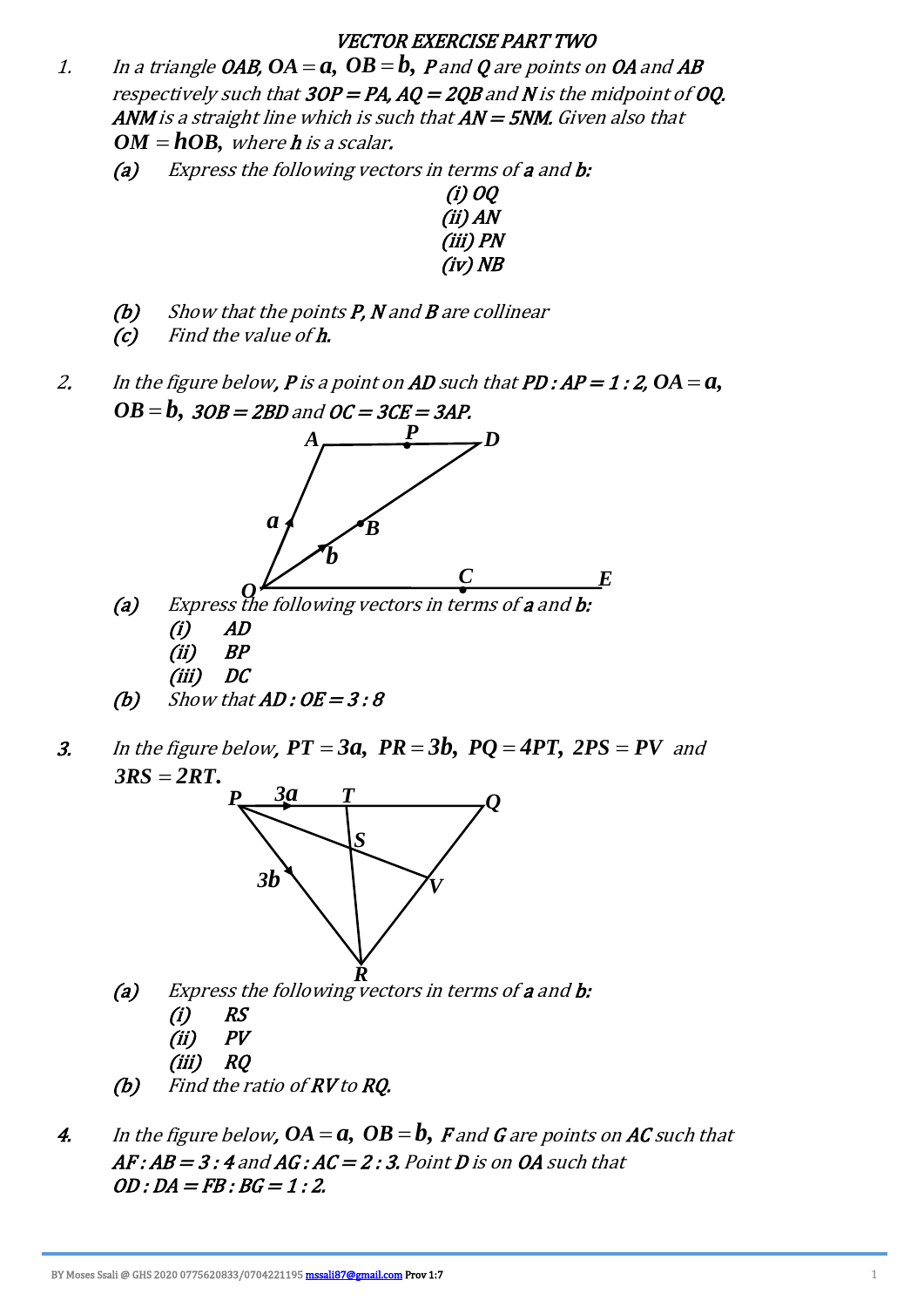

- (a) Express AG and AC in terms of AB. Hence find the following vectors in terms of a and b:
	- $(i)$   $AB$
	- $(ii)$   $AC$
	- (iii) DG
	- $(iv)$  OF
- (b) Find the ratio DG : OC

5. In the figure below,  $\bm{OP} = \bm{p}, \ \bm{OQ} = \bm{q}, \ \bm{OS} = \frac{3}{4}\bm{OP} \ \textit{and} \ \bm{PR}: \bm{RQ} = 2: \bm{1}$ 



- (a) Express the following vectors in terms of  $p$  and  $q$ :
	- $(i)$   $PQ$
	- (ii) OR
	- (iii) SQ
- (b) Line OR and SQ meet at point  $T$  such that  $OT = hOR$  and  $ST = kSQ$ .
	- (i) By expressing OT in two different ways, find the values of  $h$  and  $k$ 
		- $(ii)$  Determine the ratio in which  $T$  divides  $SQ$
- 6. In the figure below, OABC is a parallelogram where  $OA = a$  and  $AB = b$ . Point N is on OA such that ON:NA = 1:2.



- (a) Express the following vectors in terms of a and b:
	- $(i)$   $AC$
	- (ii) BN
- (b) Line AC and BN meet at point X such that  $AX = hAC$  and  $BX = kBN$ 
	- (i) By expressing  $\overline{OX}$  in two different ways, find the values of  $h$  and  $k$
	- $(ii)$  Determine the ratio in which  $X$  divides  $AC$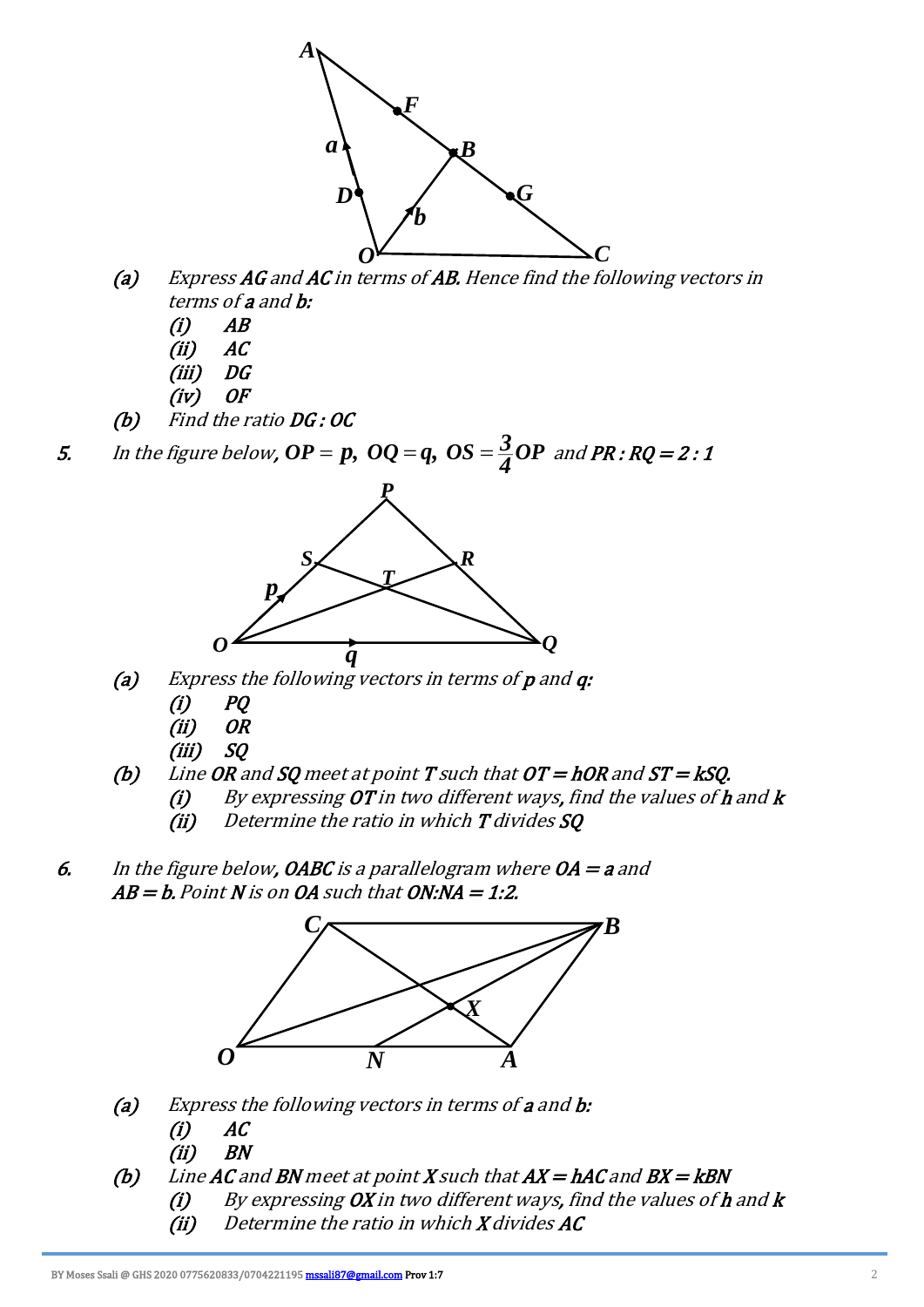- 7. In a triangle OAB,  $OA = a$ ,  $OB = b$ ,  $N$  and  $M$  are points of AB and OB respectively. Line ON and AM meet at point T such that  $AT=TM$  and
- $\overline{OT}=\frac{3}{4}ON.$  Given that  $\overline{OM}$  = xOB and AN = yAB, Express the vectors:
	- $(i)$  AM and OT in terms of a, b and x.
	- (ii) ON and OT in terms of  $a$ ,  $b$  and  $y$ , hence find the values of  $x$  and  $y$ .

**8.** ABCD is a parallelogram with 
$$
CB = \begin{pmatrix} -6 \\ 6 \end{pmatrix}
$$
,  $CD = \begin{pmatrix} 5 \\ 10 \end{pmatrix}$  and point C is (-5, 2). Find the:

- (a) coordinates of: (i) B (ii) D (iii) A
- (b) length of the diagonal AC
- $(c)$  point of intersection of the diagonal AC and BD

$$
\mathbf{OP} = \begin{pmatrix} -1 \\ -15 \end{pmatrix}, \mathbf{OQ} = \begin{pmatrix} 7 \\ -11 \end{pmatrix} \text{ and } \mathbf{PN} = \begin{pmatrix} 6 \\ 3 \end{pmatrix}.
$$

9. The vectors

- (a) Find the:
	- $(i)$  position vector of N
	- (ii) length of ON
	- (iii) coordinates of point  $E$ , where  $E$  divides  $PQ$  in the ratio 1:3.
- (b) Use the vector method to show that N lies on PQ. Hence state the ratio PN : PQ.

## 10. Given that  $OA = a$ ,  $OB = b$  and C is the midpoint of AB,

- (a) Draw a vector diagram showing vector AB.
- (b) Express in terms of a and b the vectors:
	- $(i)$   $AB$  $(ii)$  OC
- 11. In the triangle OAB,  $OA = a, \ \ OB = b, \ C$  is a point on AB such that AC:AB  $= 1$ :3 and D is the midpoint of OB.



- (b) X is a point on AD such that  $AX:AD = 1:2$ . Find in terms of a and b the vectors:  $(i)$   $AX$  $(ii)$  OX
- (c) Find in simplest form the ratio OX : OC.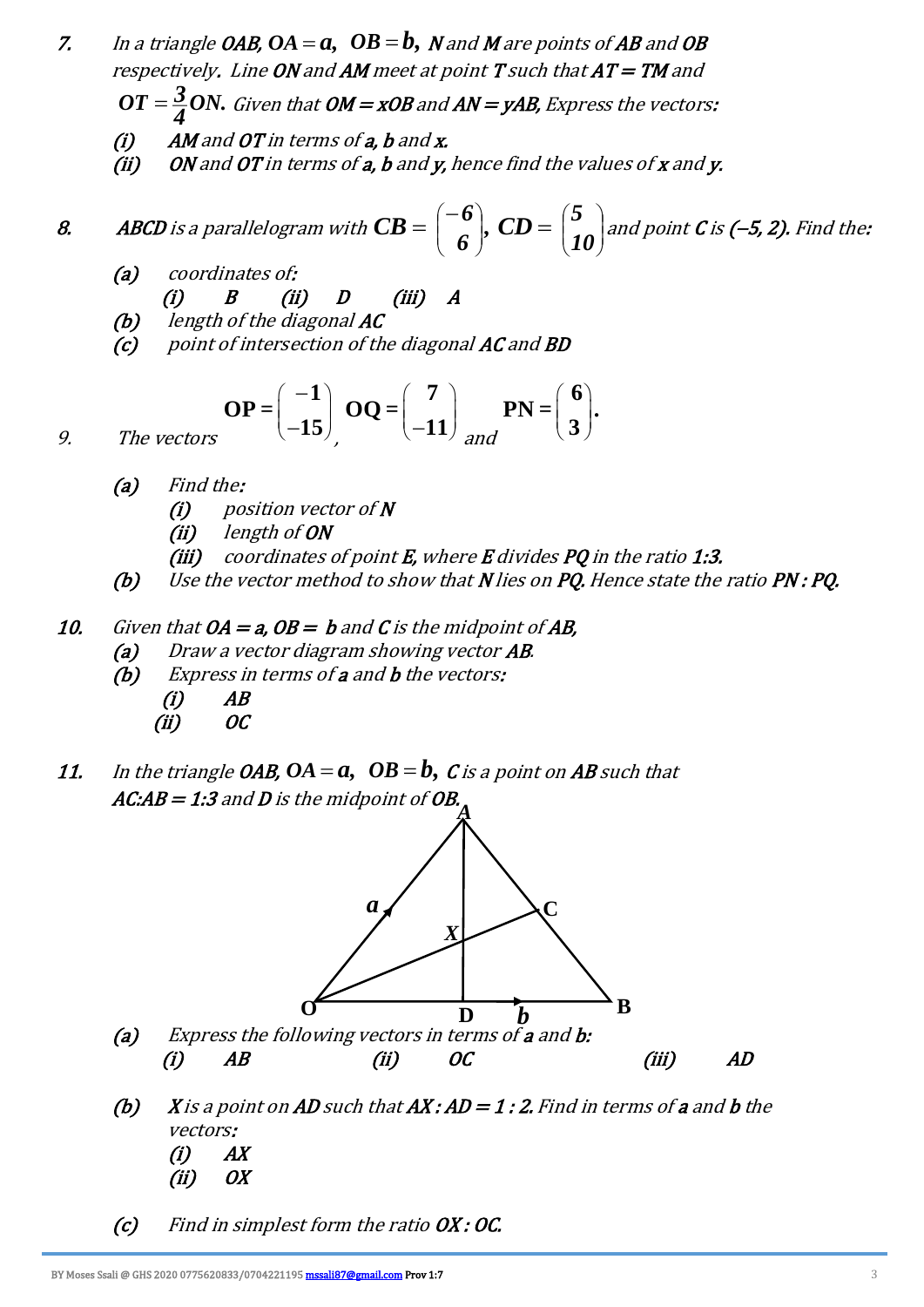12. In the triangle OAB,  $OA = a, \ \ OB = b, \ D$  is a point on  $OB$  such that OD:OB = 2:5 and E is the midpoint of AB.



- (a) Express the following vectors in terms of a and b:  $(i)$  OE (ii) AD
	- (b) Given that  $AF = tAD$  and  $OF = hOE$ , find the values of  $t$  and  $h$
	- $(c)$  Show that the points O, F and E are collinear
- 13. In the triangle **ABC,**  $AB = b, \ \ AC = c, \ D$  is a point on **AC** such that AD:DC = 3:2 and E is the midpoint of BC.



- (a) Express the following vectors in terms of a and b: (i) BD (ii) AE
	- (b) Given that  $BF = tBD$  and  $AF = nAE$ , find the values of t and n
	- (c) State the ratio of BD to BF
- 14. In the triangle OAB, OA =  $a, \;\; OB = b, \; Point \, R$  divides AB in the ratio 2:5 and point **T** divides **OB** in the ratio 1:3.